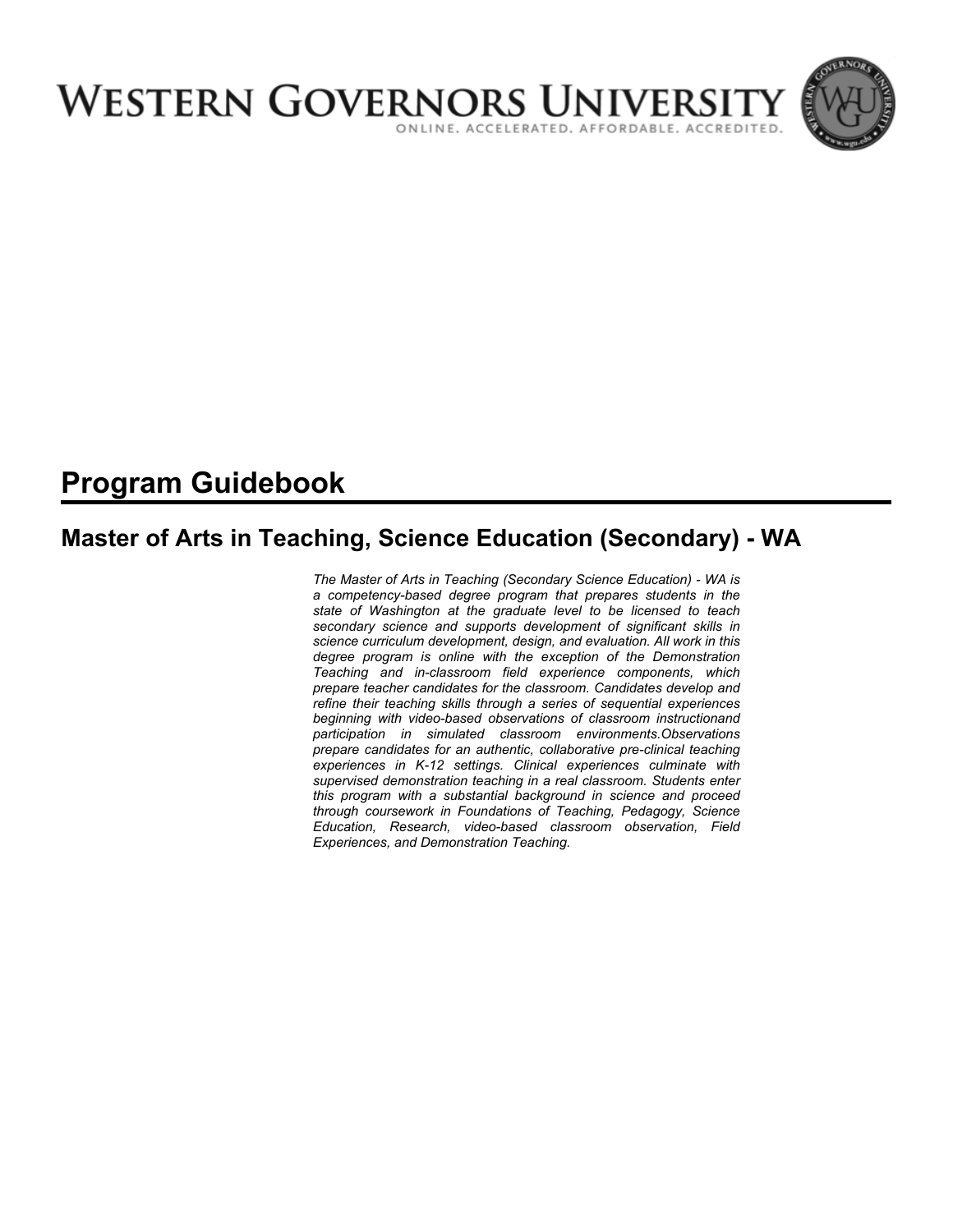# **Understanding the Competency-Based Approach**

Practically speaking, how do competency-based programs like those offered at Western Governors University (WGU) work? Unlike traditional universities, WGU does not award degrees based on completion of a certain number of credit hours or a certain set of required courses. Instead, you will earn your degree by demonstrating your skills, knowledge, and understanding of important concepts.

Progress through a degree program is governed not by the amount of time you spend in class but by your ability to demonstrate mastery of competencies as you complete required courses. Of course, you will need to engage in learning experiences as you review competencies or develop knowledge and skills in areas in which you may be weak. To help you acquire the knowledge and skills you need to complete your courses and program, WGU provides a rich array of learning resources. Your program mentor will work closely with you to help you understand the competencies required for your program and to help you create a schedule for completing your courses. You will also work closely with course instructors as you engage in each of your courses. As subject matter experts, course instructors will guide you through the content you must master to pass the course assessments.

The benefit of this competency-based system is that enables students who are knowledgeable about a particular subject to make accelerated progress toward completing a degree, even if they lack college experience. You may have gained skills and knowledge of a subject while on the job, accumulated wisdom through years of life experience, or already taken a course on a particular subject. WGU will award your degree based on the skills and knowledge that you possess and can demonstrate—not the number of credits hours on your transcript.

### **Accreditation**

Western Governors University is the only university in the history of American higher education to have earned accreditation from four regional accrediting commissions. WGU's accreditation was awarded by (1) the Northwest Commission on Colleges and Universities, (2) the Higher Learning Commission of the North Central Association of Colleges and Schools, (3) the Accrediting Commission for Community and Junior Colleges of the Western Association of Schools and Colleges, and (4) the Accrediting Commission for Senior Colleges and Universities of the Western Association of Schools and Colleges. The university's accreditation status is now managed by the Northwest Commission on Colleges and Universities (NWCCU), which reaffirmed WGU's accreditation in February 2020. The WGU Teachers College is accredited at the initial-licensure level by the Council for the Accreditation of Educator Preparation (CAEP) and by the Association of Advancing Quality in Educator Preparation (AAQEP) . The nursing programs are accredited by the Commission on Collegiate Nursing Education (CCNE). The Health Information Management program is accredited by the Commission on Accreditation for Health Informatics and Information Management Education (CAHIIM). The College of Business programs are accredited by the Accreditation Council for Business Schools and Programs (ACBSP).

### **The Degree Plan**

The focus of your program is your personalized Degree Plan. The Degree Plan is a detailed blueprint of the courses you will need to complete in order to earn your degree. The Degree Plan also lays out the accompanying learning resources and assessments that compose your program. The list of courses in the Degree Plan is often referred to as the standard path. The amount of time it takes to complete your program depends on both the amount of new information you need to learn and the amount of time you plan to devote each week to study.

Students vary widely in the specific skills and information they need to learn. For example, some students may be highly knowledgeable in a particular subject matter and would not need to engage in new learning opportunities. Other students may find that portions of the program require them to learn new information and that they need to take an online class or participate in a study module to acquire the knowledge and skills needed to fulfill program competencies in that area. Some individuals may be able to devote as little as 15–20 hours per week to the program, while others may need to devote more time. For this reason,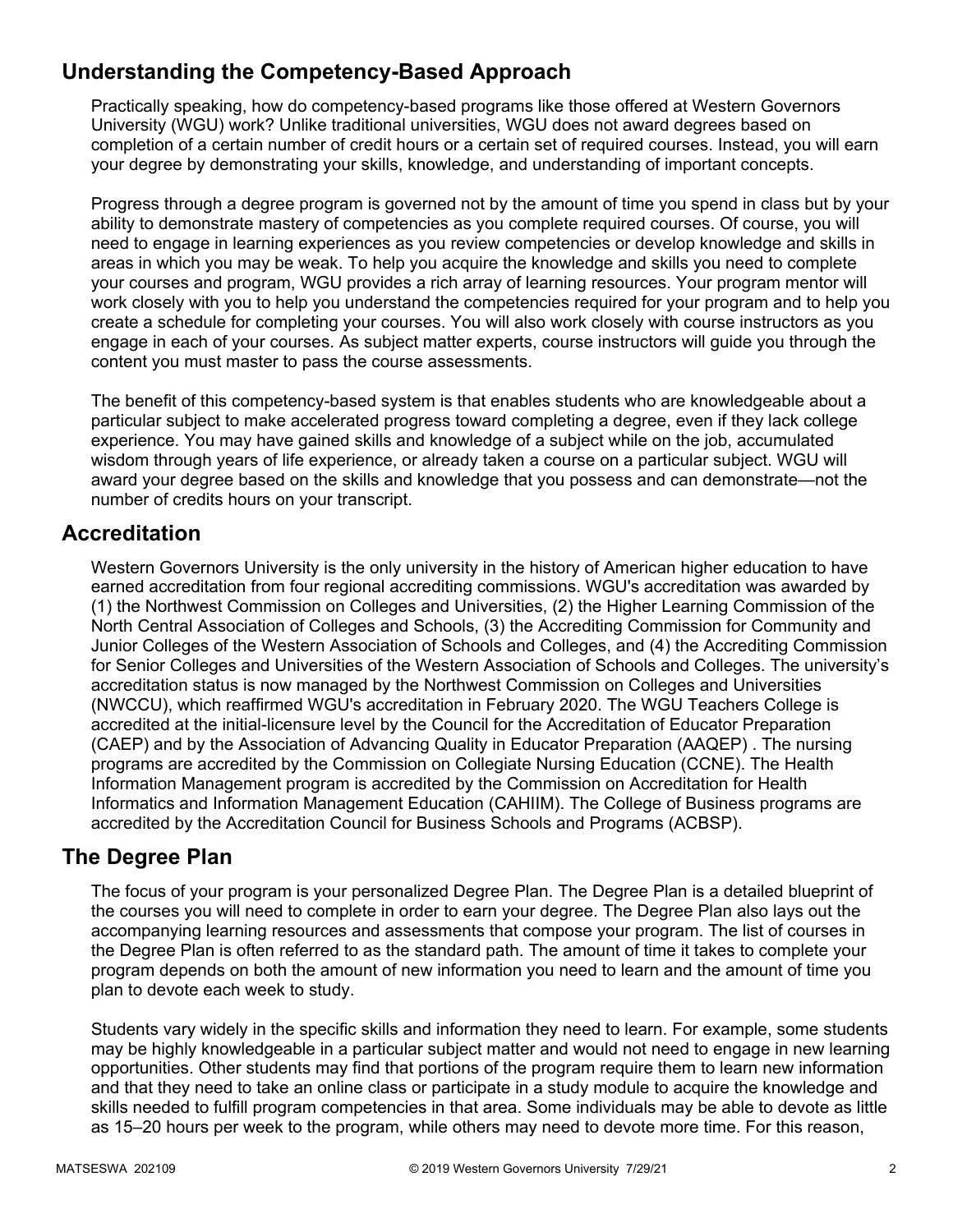pre-assessments are there to help your program mentor form a profile of your prior knowledge and create a personalized Degree Plan.

### **How You Will Interact with Faculty**

At WGU, faculty serve in specialized roles, and they will work with you individually to provide the guidance, instruction, and support you will need to succeed and graduate. As a student, it is important for you to take advantage of this support. It is key to your progress and ultimate success.

Upon your enrollment, you will be assigned a program mentor—an expert in your field of study who will provide you with regular program-level guidance and support from the day you start until the day you graduate. Your program mentor will set up regular telephone appointments (weekly at first) with you, which you will be expected to keep. The mentor will review program competencies with you and work with you to develop a plan and schedule for your coursework. Your program mentor will serve as your main point of contact throughout your program—helping you set weekly study goals, recommending specific learning materials, telling you what to expect in courses, and keeping you motivated. In addition to regular calls, your program mentor is available to help you resolve questions and concerns as they arise.

For many of the courses at WGU, you will be required to complete performance assessments. These include reports, papers, presentations, and projects that let you demonstrate your mastery of the required competencies. A separate group of faculty members, called evaluators, will review your work to determine whether it meets requirements. Evaluators are also subject matter experts in their field of evaluation. If your assessment needs further work before it "passes," these evaluators, who review your work anonymously, will provide you with instructional feedback to help you meet evaluation standards and allow you to advance.

### **Connecting with Other Mentors and Fellow Students**

As you proceed through your Degree Plan, you will have direct contact with multiple faculty members. These communications can take a variety of forms, including participation in one-on-one discussions, chats in the learning communities, and live cohort and webinar opportunities. As a WGU student, you will have access to your own personal MyWGU Student Portal, which will provide a gateway to your courses of study, learning resources, and learning communities where you will interact with faculty and other students.

The learning resources in each course are specifically designed to support you as you develop competencies in preparation for your assessments. These learning resources may include reading materials, videos, tutorials, cohort opportunities, community discussions, and live discussions that are guided by course instructors who are experts in their field. You will access your program community during your orientation course to network with peers who are enrolled in your program and to receive continued support through professional enrichment and program-specific chats, blogs, and discussions. WGU also provides Student Services associates to help you and your program mentor solve any special problems that may arise.

### **Orientation**

The WGU orientation course focuses on acquainting you with WGU's competency-based model, distance education, technology, and other resources and tools available for students. You will also utilize WGU program and course communities, participate in activities, and get to know other students at WGU. The orientation course must be completed before you can start your first term at WGU.

## **Transferability of Prior College Coursework**

Because WGU is a competency-based institution, it does not award degrees based on credits but rather on demonstration of competency. WGU undergraduate programs may accept transfer credits or apply a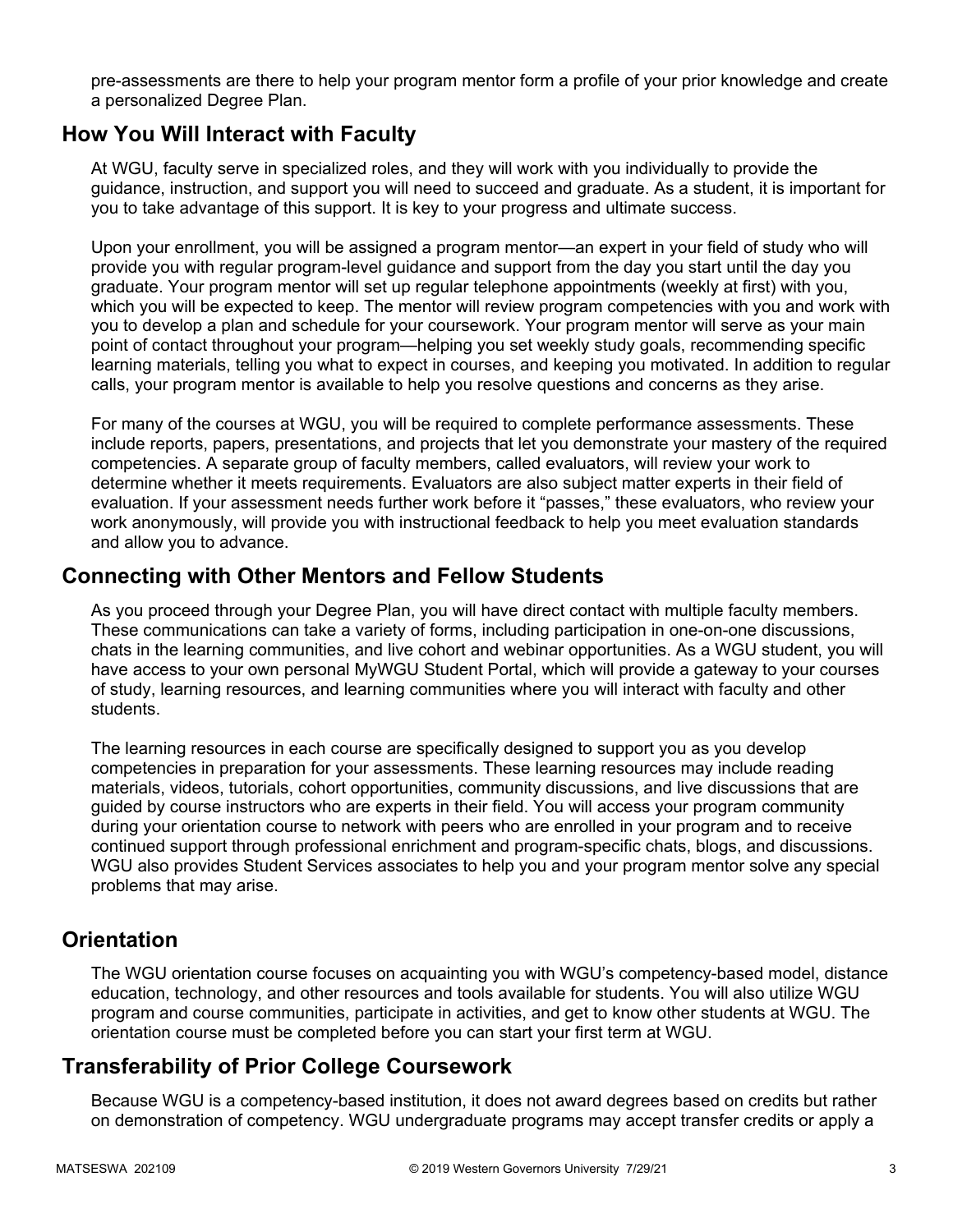'Requirement Satisfied' (RS) in some cases. Refer to your specific program transfer guidelines to determine what can be satisfied by previously earned college credits. In most cases, WGU does not accept college transfer credits at the graduate (master's) level. Students entering graduate programs must have their undergraduate degree transcripts verified before being admitted to WGU. In addition to a program's standard course path, there may be additional state-specific requirements.

#### [Click here for the Student Handbook](http://cm.wgu.edu/)

WGU does not waive any requirements based on a student's professional experience and does not perform a "résumé review" or "portfolio review" that will automatically waive any degree requirements. Degree requirements and transferability rules are subject to change in order to keep the degree content relevant and current.

Remember, WGU's competency-based approach lets you take advantage of your knowledge and skills, regardless of how you obtained them. Even when you do not directly receive credit, the knowledge you possess may help you accelerate the time it takes to complete your degree program.

### **Continuous Enrollment, On Time Progress, and Satisfactory Academic Progress**

WGU is a "continuous enrollment" institution, which means you will be automatically enrolled in each of your new terms while you are at WGU. Each term is six months long. Longer terms and continuous enrollment allow you to focus on your studies without the hassle of unnatural breaks between terms that you would experience at a more traditional university. At the end of every six-month term, you and your program mentor will review the progress you have made and revise your Degree Plan for your next sixmonth term.

WGU requires that students make measurable progress toward the completion of their degree programs every term. We call this "On-Time Progress," denoting that you are on track and making progress toward on-time graduation. As full-time students, graduate students must enroll in at least 8 competency units each term, and undergraduate students must enroll in at least 12 competency units each term. Completing at least these minimum enrollments is essential to On-Time Progress and serves as a baseline from which you may accelerate your program. We measure your progress based on the courses you are able to pass, not on your accumulation of credit hours or course grades. Every time you pass a course, you are demonstrating that you have mastered skills and knowledge in your degree program. For comparison to traditional grading systems, passing a course means you have demonstrated competency equivalent to a "B" grade or better.

WGU assigns competency units to each course in order to track your progress through the program. A competency unit is equivalent to one semester credit of learning. Some courses may be assigned 3 competency units while others may be as large as 12 competency units.

Satisfactory Academic Progress (SAP) is particularly important to students on financial aid because you must achieve SAP in order to maintain eligibility for financial aid. We will measure your SAP quantitatively by reviewing the number of competency units you have completed each term. In order to remain in good academic standing, you must complete at least 66.67% of the units you attempt over the length of your program—including any courses you add to your term to accelerate your progress. Additionally, during your first term at WGU you must pass at least 3 competency units in order to remain eligible for financial aid. We know that SAP is complex, so please contact a financial aid counselor should you have additional questions. \*Please note: The Endorsement Preparation Program in Educational Leadership is not eligible for federal financial aid.

### **Courses**

Your Degree Plan includes courses needed to complete your program. To obtain your degree, you will be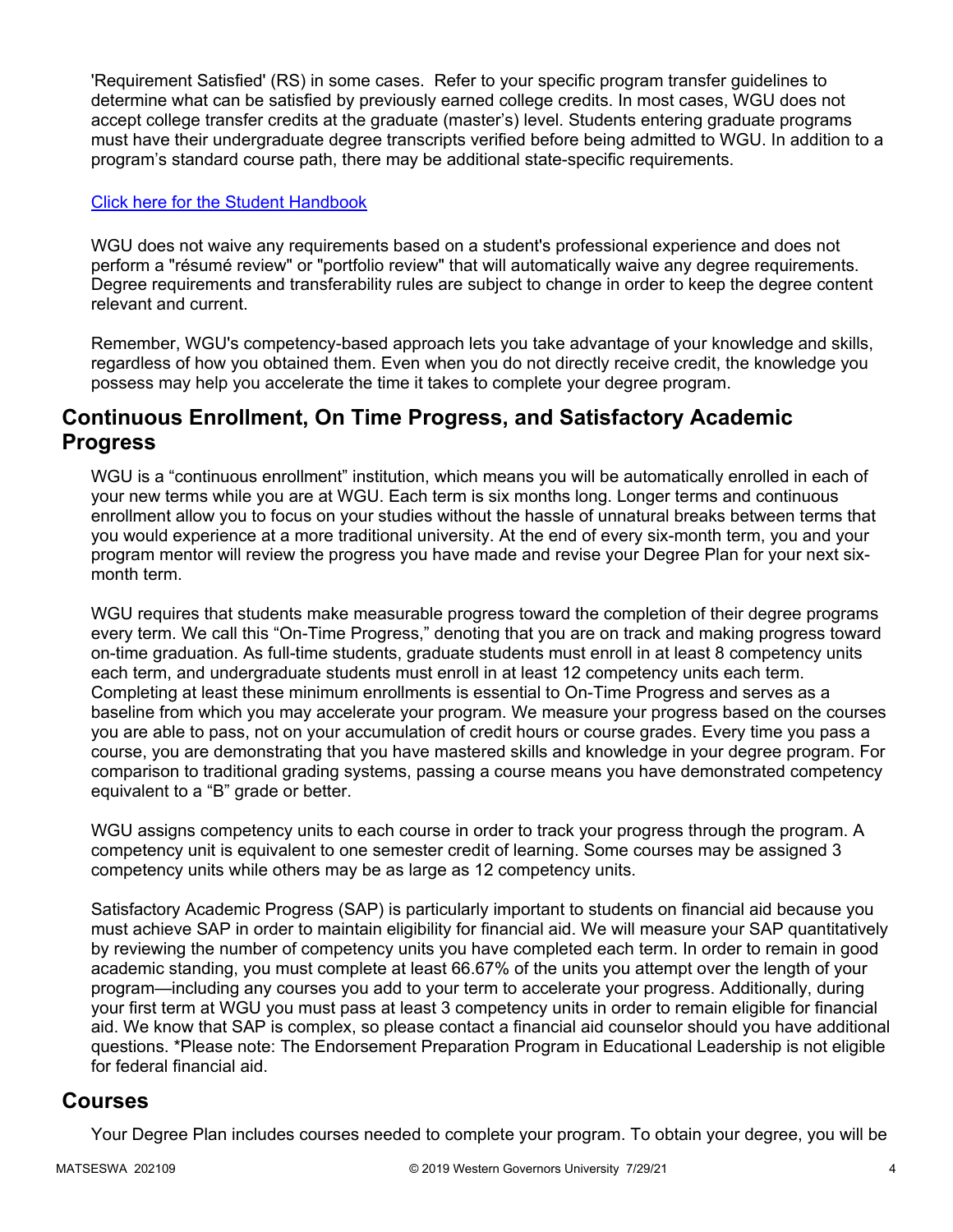required to demonstrate your skills and knowledge by completing the assessment(s) for each course. In general there are two types of assessments: performance assessments and objective assessments. Performance assessments contain, in most cases, multiple scored tasks such as projects, essays, and research papers. Objective assessments include multiple-choice items, multiple-selection items, matching, short answer, drag-and-drop, and point-and-click item types, as well as case study and videobased items. Certifications verified through third parties may also be included in your program. More detailed information about each assessment is provided in each course of study.

## **External Content & Basic Skills Exams**

Western Governors University requires that candidates pass the state-mandated content exam that aligns with their WGU program in addition to a basic skills exam (initial licensure programs only). Specific information regarding required content and basic skills exams required for each program and state can be found in the WGU Student Handbook. In many cases, it is the candidates' responsibility to register and pay for the required exams and submit their official passing score reports to WGU.

### **State Licensure Requirements**

Many states have specific licensure requirements that are not part of WGU programs that you will have to fulfill in addition to the degree requirements of your program. These state licensure requirements might include, but are not limited to: subject-specific licensure exams, state-specific teacher performance assessments, course work related to state history, basic skills exams, and background clearances. The WGU Student Handbook outlines the credentialing requirements of each state. Teacher candidates should consult the applicable section to become familiar with their state's expectations regarding licensure.

## **Learning Resources**

WGU works with many different educational partners, including enterprises, publishers, training companies, and higher educational institutions, to provide high-quality and effective learning resources that match the competencies you are developing. These vary in type, and may be combined to create the best learning experience for your course. A learning resource can be an e-textbook, online module, study guide, simulation, virtual lab, tutorial, or a combination of these. The cost of most learning resources are included in your tuition and Learning Resource Fee. They can be accessed or enrolled for through your courses. Some degree-specific resources are not covered by your tuition, and you will need to cover those costs separately. WGU also provides a robust library to help you obtain additional learning resources, as needed.

### Mobile Compatibility:

The following article provides additional details about the current state of mobile compatibility for learning resources at WGU. It includes a list that can be referenced to determine the mobile friendliness of all core course materials used in a program.

[Student Handbook article: Can I use my mobile device for learning resources?](https://cm.wgu.edu/t5/Frequently-Asked-Questions/Can-I-use-my-mobile-device-for-learning-resources/ta-p/396)

### **Standard Path**

As previously mentioned, competency units (CUs) have been assigned to each course in order to measure your academic progress. If you are an undergraduate student, you will be expected to enroll in a minimum of 12 competency units each term. Graduate students are expected to enroll in a minimum of 8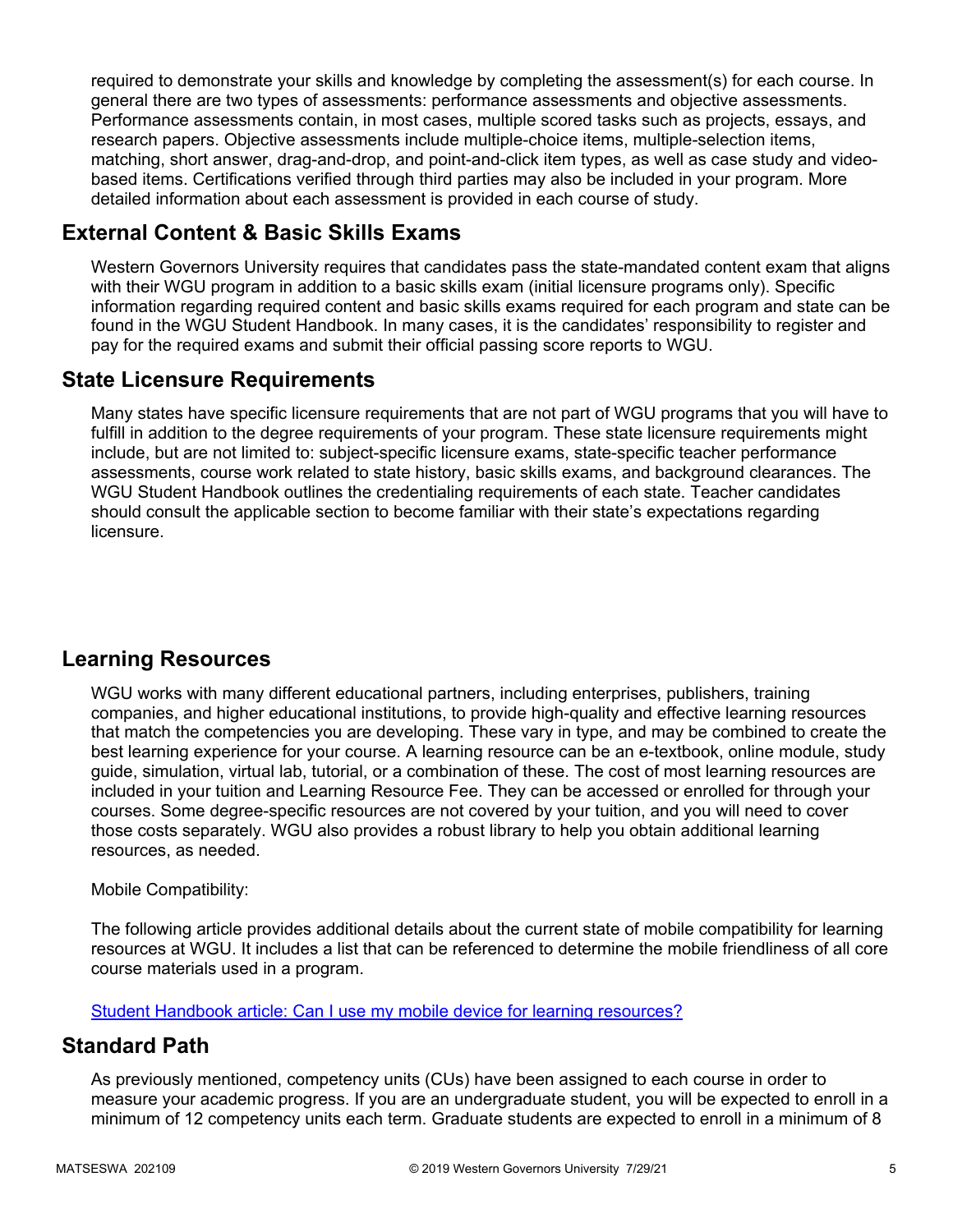competency units each term. A standard plan for a student for this program who entered WGU without any transfer units would look similar to the one on the following page. Your personal progress can be faster, but your pace will be determined by the extent of your transfer units, your time commitment, and your determination to proceed at a faster rate.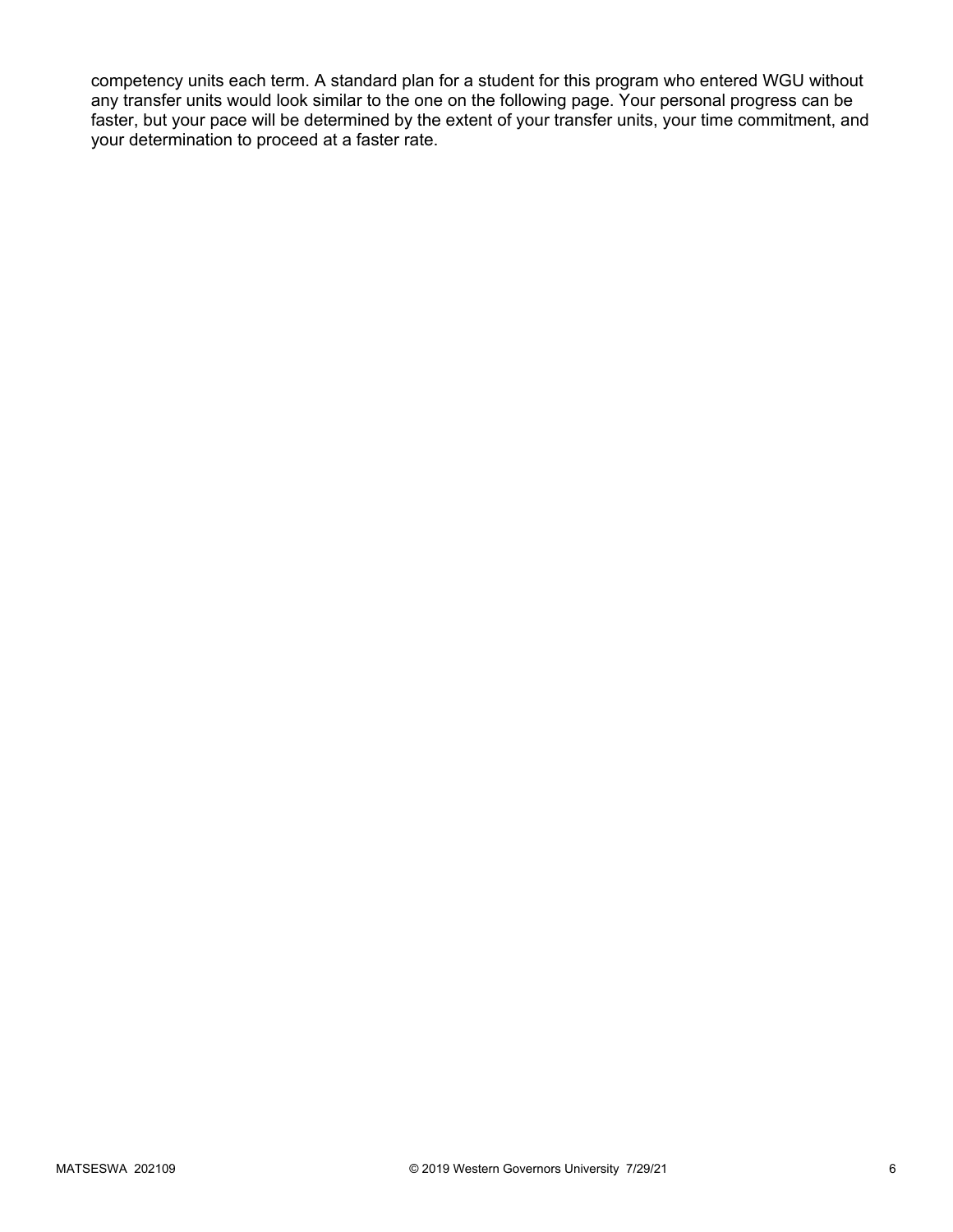# **Standard Path** *for* **Master of Arts in Teaching, Science Education (Secondary) - WA**

| <b>Course Description</b>                                                | <b>CU<sub>s</sub></b> |
|--------------------------------------------------------------------------|-----------------------|
| <b>Foundations of Education</b>                                          | 2                     |
| Educational Psychology and Human Development of Children and Adolescents | 4                     |
| Schools as Communities of Care                                           | 2                     |
| Survey of Pacific Northwest History for Educators                        | 2                     |
| <b>Essential Practices for Supporting Diverse Learners</b>               | 3                     |
| Creating and Managing Engaging Learning Environments                     | 2                     |
| Curriculum, Instruction, and Assessment                                  | 2                     |
| <b>Assessing Student Learning</b>                                        | $\overline{2}$        |
| Using Educational Technology for Teaching and Learning                   | 2                     |
| Secondary Reading Instruction and Interventions                          | 2                     |
| Secondary Disciplinary Literacy                                          | 2                     |
| Science, Technology, and Society                                         | $\mathfrak{D}$        |
| Science Methods                                                          | 3                     |
| Preclinical Experiences in Science                                       | 2                     |
| Supervised Demonstration Teaching in Science, Observations 1 and 2       | 2                     |
| Supervised Demonstration Teaching in Science, Observation 3 and Midterm  | $\overline{2}$        |
| Supervised Demonstration Teaching in Science, Observations 4 and 5       | 2                     |
| Supervised Demonstration Teaching in Science, Observation 6 and Final    | 2                     |
| Teacher Performance Assessment in Science                                | 1                     |
| Professional Portfolio                                                   | 1                     |
| <b>Cohort Seminar</b>                                                    | 1                     |

### **Changes to Curriculum**

WGU publishes an Institutional Catalog, which describes the academic requirements of each degree program. Although students are required to complete the program version current at the time of their enrollment, WGU may modify requirements and course offerings within that version of the program to maintain the currency and relevance of WGU's competencies and programs. When program requirements are updated, students readmitting after withdrawal from the university will be expected to re-enter into the most current catalog version of the program.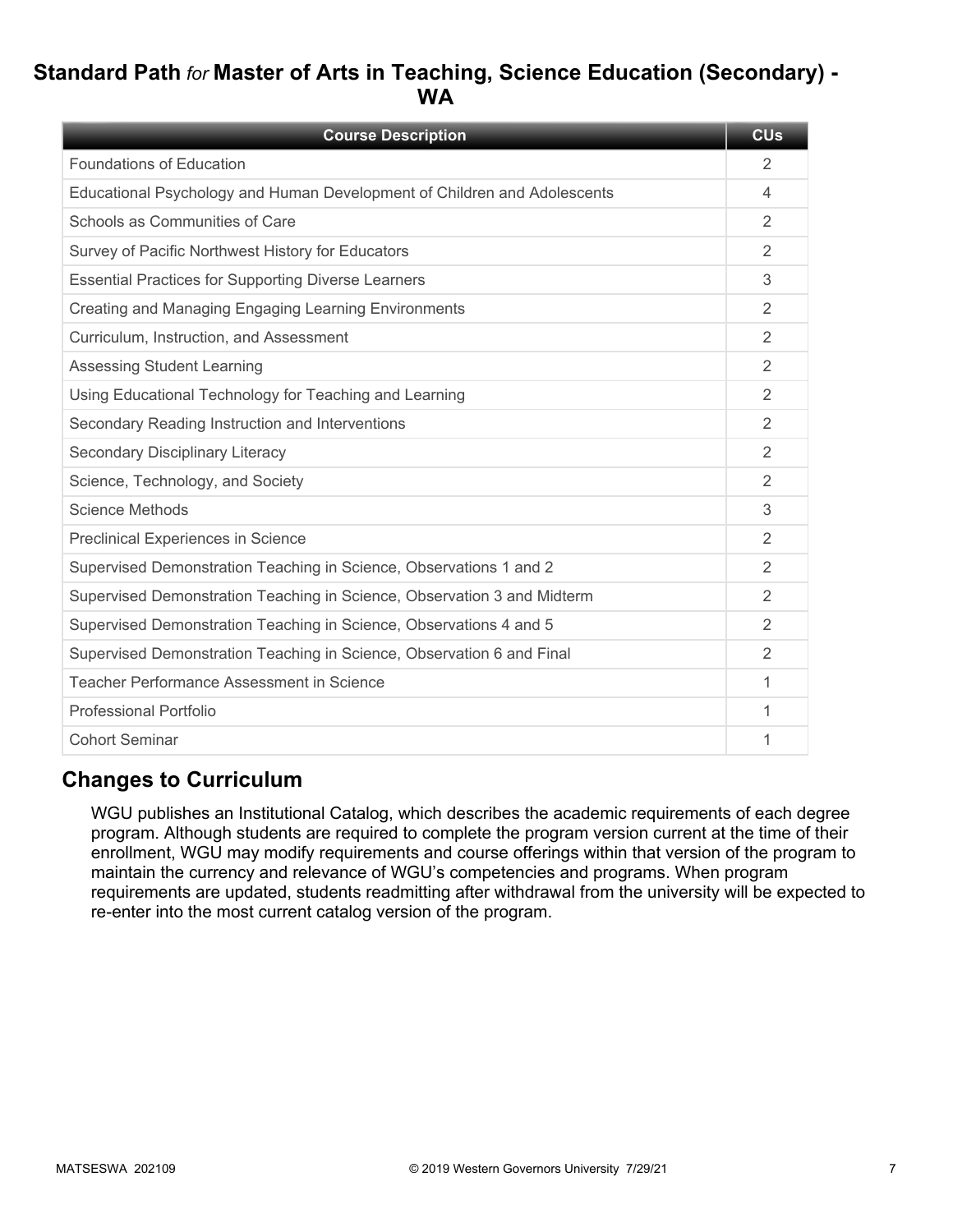# **Areas of Study** for **Master of Arts in Teaching, Science Education (Secondary) - WA**

The following section includes the areas of study in the program, with their associated courses. Your specific learning resources and level of instructional support will vary based on the individual competencies you bring to the program and your confidence in developing the knowledge, skills, and abilities required in each area of the degree. The Degree Plan and learning resources are dynamic, so you need to review your Degree Plan and seek the advice of your mentor regarding the resources before you purchase them.

## **Professional Core**

### **Foundations of Education**

Foundations of Education is a key component of WGU's Professional Core and is a required course for all Master of Arts in Teaching candidates. This course introduces candidates to foundational knowledge about the teaching profession in the current educational context and the historical and cultural influences on P-12 education in the United States. This course addresses important topics that affect educators today including state standards-based curriculum, legal and ethical requirements, and professionalism. This course will culminate in evidence-based, practical application of current strategies, theories, or philosophical perspectives related to becoming an effective educator within the current school context. Candidates will engage in five hours of preclinical experiences, which include virtual observations of learning environments in multiple school settings, and an interview with an educator to gain insight on how these topics affect and inform teaching practice. Cross-cutting themes of technology and diversity are introduced for further development throughout the candidate's programs.

*This course covers the following competencies:*

- *Begin your course by discussing your course planning tool report with your instructor and creating your personalized course plan together.*
- *The graduate analyzes the role of historical and cultural influences, including issues of federal and state governance, in determining standard educational practices and ensuring equal access to educational opportunities.*
- *The graduate examines the impact of standards-based curriculum on students and teachers to determine how it supports a school's goals.*
- *The graduate evaluates the application of educational best practices in diverse learning settings to inform teaching practice.*
- *The graduate explores pathways and opportunities for professional development to grow as an educator.*
- *The graduate explains the historical, cultural or legal influences on specific situations within the current school context.*

#### **Schools as Communities of Care**

Schools as Communities of Care is a key component of WGU's Professional Core and is a required course for all Master of Arts in Teaching candidates. This course introduces candidates to strategies for providing a culturally inclusive learning environment that meets the social and emotional needs of learners while taking into account theories and philosophical perspectives on child and adolescent development and learning. Emphasis is placed on fostering a collaborative relationship with families, caregivers, and community stakeholders, and on leveraging community resources to support each learner's growth and well-being to build a strong foundation for their academic and personal success. Topics addressed include culturally responsive practice, social and emotional learning (SEL), youth mental health, substance abuse, suicide awareness and prevention, abuse within families, and professional responsibilities to ensure student wellbeing. The course will culminate in evidence-based, practical application of strategies that support the whole child in a community of care. Candidates will engage in seven hours of preclinical experiences, include virtual observations of learning environments that involve parents and families in their children's' education and an interview with an educational professional. Cross-cutting themes of technology and diversity are interwoven for further development. This course is designed to be taken after successful completion of the Educational Psychology and Human Development of Children and Adolescents course.

- *Begin your course by discussing your course planning tool report with your instructor and creating your personalized course plan together.*
- *The graduate plans for learning environments that meet all students' cultural, social, and emotional learning needs by incorporating knowledge of individual learners, diverse cultures, and communities.*
- *The graduate develops strategies to address the social and emotional learning (SEL) needs of students, including the*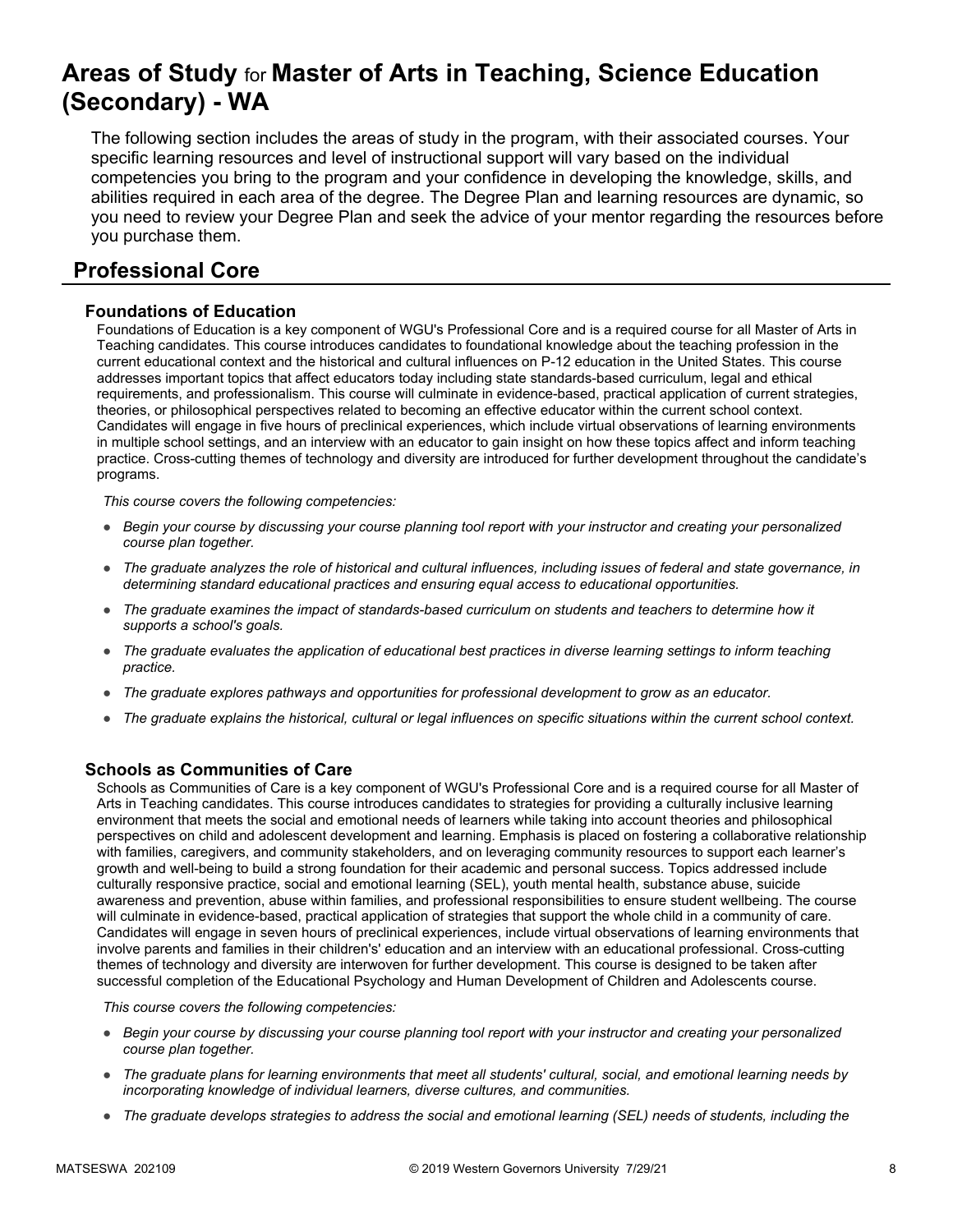*incorporation of trauma-informed or restorative instructional practices.* 

- *The graduate identifies appropriate resources and processes to support the mental health and emotional well-being of students.*
- *The graduate collaborates with families, caretakers, and the larger community to identify partnerships that facilitate learner growth.*
- *The graduate recommends evidence-based strategies that are appropriate to support the social and emotional needs of students grappling with situations affecting their home, school, or community.*

#### **Essential Practices for Supporting Diverse Learners**

Essential Practices for Supporting Diverse Learners is a key component of WGU's Professional Core and is a required course for all Master of Arts in Teaching candidates. This course focuses on inclusive and responsive practices and interventions for meeting the needs of diverse populations of learners, including students with disabilities (INCLUDING DYSLEXIA), English language learners, and gifted and talented students. Candidates will apply practical strategies for differentiating instruction, partnering with parents, implementing a Multi-Tiered Systems of Support (MTSS), and advocating for all students, particularly those impacted by provisions of IDEA and Section 504 of the Rehabilitation Act, for the purpose of creating an accessible, equitable, inclusive, and culturally responsive learning experience. The course will culminate in practical application of evidence-based multi-tiered intervention strategies to support positive behavior and learning in the classroom for diverse learners. Candidates will engage in four hours of preclinical experiences that include a simulated teaching experience in which skills learned can be applied. Cross-cutting themes of technology and diversity are interwoven for further development. This course is designed to be taken after successful completion of the Schools as Communities of Care course.

*This course covers the following competencies:*

- *Begin your course by discussing your course planning tool report with your instructor and creating your personalized course plan together.*
- *The graduate analyzes the application of policies, practices, and legal requirements to inform teaching practice.*
- *The graduate creates inclusive learning environments featuring multitiered systems of supports to address the needs of all students, including exceptional learners and English learners.*
- *The graduate creates learning experiences that accommodate the needs of students with exceptionalities, including gifted and talented students, in order to facilitate the success of all learners.*
- *The graduate integrates equity pedagogy to address the needs of multicultural learners.*
- *The graduate plans learning experiences that accommodate linguistic diversity to facilitate the success of all learners.*
- *The graduate recommends strategies to engage with students, families, administrators, and other stakeholders in ways that are effective, legal, and ethical.*
- *The graduate analyzes why specific multi-tiered intervention strategies support positive behavior and learning in the classroom.*

#### **Creating and Managing Engaging Learning Environments**

Creating and Managing Engaging Learning Environments is a key component of WGU's Professional Core and is a required course for all Master of Arts in Teaching candidates. This course provides candidates with research-based strategies and approaches to establishing and maintaining a safe and productive learning environment that supports the success and wellbeing of all P-12 learners. Topics addressed include consistent routines and expectations, student engagement, positive behavior support, motivation and its effect on student achievement, active learning and self-direction, and fostering a sense of community through collaboration. Candidates will design a classroom management plan for their future classroom based on theory and high-leverage practices for meeting the diverse needs of learners in a productive and collaborative learning environment. The course will culminate in evidence-based, practical application of current strategies to motivate and engage students in specific content areas. Candidates will engage in seven hours of preclinical experiences that include both virtual observations of classroom settings and time in a simulated classroom environment where theory can be put into practice. Cross-cutting themes of technology and diversity are interwoven for further development. This course is designed to be taken after successful completion of the Essential Practices for Supporting Diverse Learners course.

- *Begin your course by discussing your course planning tool report with your instructor and creating your personalized course plan together.*
- *The graduate establishes norms and routines to create a safe and productive learning environment that encourages positive social interactions, individual and collaborative learning, and appropriate classroom behaviors.*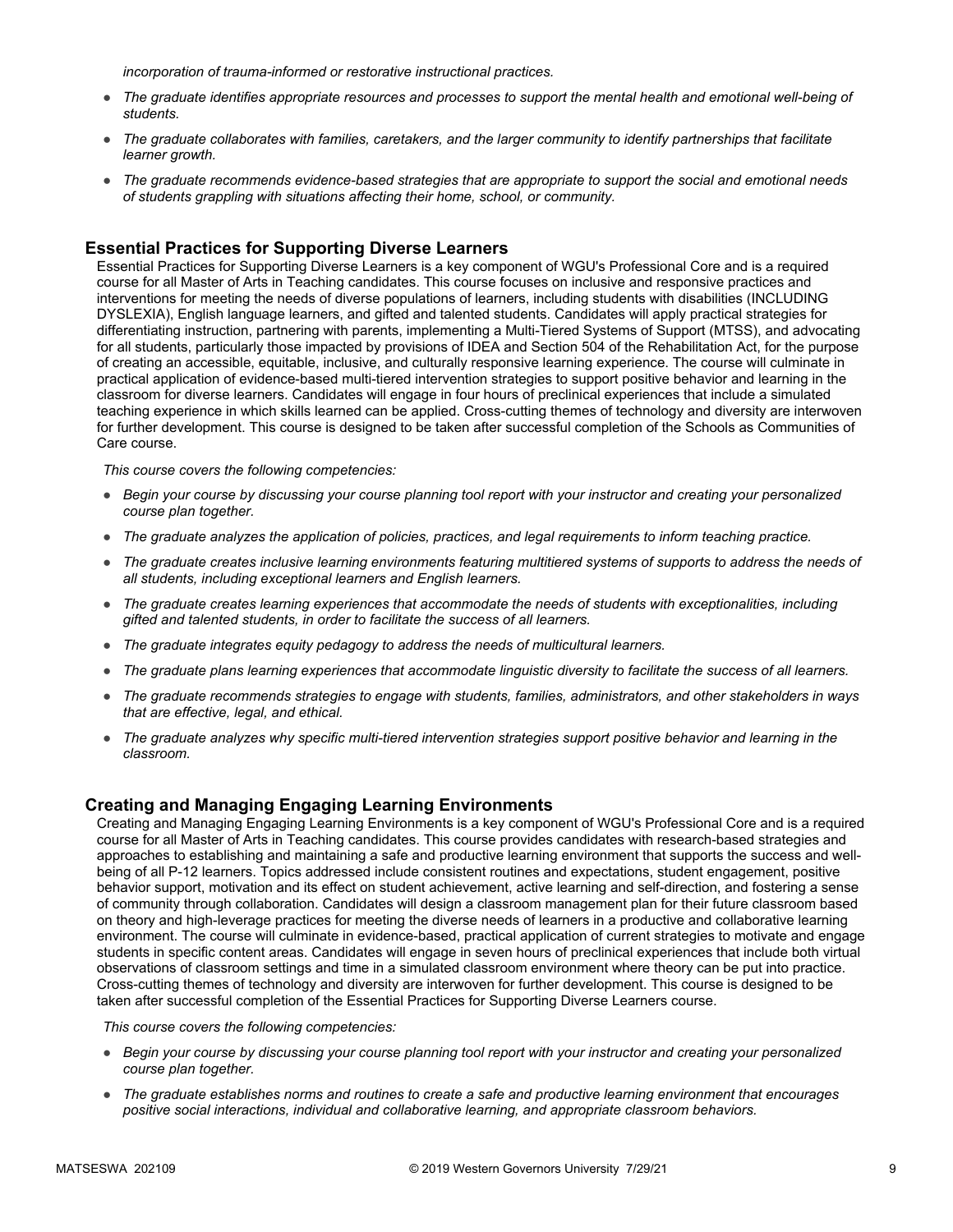- *The graduate interacts with each student in a way that builds positive relationships by using knowledge of individual learners, diverse cultures, and communities.*
- *The graduate analyzes the theoretical foundations and application of classroom management strategies, including behavior support and conflict management, to inform teaching practice.*
- *The graduate recommends strategies that are motivating and encourage active engagement from all students.*
- *The graduate applies evidence-based strategies within their content area to motivate and engage students.*

#### **Curriculum, Instruction, and Assessment**

Curriculum, Instruction, & Assessment is a key component of WGU's Professional Core and is a required course for all Master of Arts in Teaching candidates. This course provides candidates with theoretical foundations and strategies for creating engaging and standards-aligned lessons that meet the needs of all learners in the P-12 classroom. This course focuses on the interrelationship between curriculum, instruction, and assessment, with emphasis on the role of assessment and student data in planning, designing, delivering, and modifying instruction in accordance with diverse learner needs. This course will culminate in the application of evidence-based strategies related to the interdependence of and alignment among curriculum, instruction, and assessment in student-centered P-12 teaching and learning. Candidates will engage in three hours of preclinical experiences, which include conducting virtual classroom observations and recording a short teaching segment. Crosscutting themes of technology and diversity are interwoven for continued development. This course is designed to be taken after successful completion of the Creating and Managing Engaging Learning Environments course.

*This course covers the following competencies:*

- *Begin your course by discussing your course planning tool report with your instructor and creating your personalized course plan together.*
- *The graduate aligns lessons to learning goals by synthesizing knowledge about students and their assessment data.*
- *The graduate analyzes the role of various assessment types in evaluating student learning and planning future instruction.*
- *The graduate implements evidence-based instructional strategies to increase content area learning.*
- *The graduate differentiates instruction to facilitate mastery for all learners.*
- *The graduate incorporates cross-disciplinary instruction, skills, and content into lessons.*
- *The graduate creates standards-based instructional plans based on their state's P–12 standards that incorporate knowledge of learners' developmental needs, prior learning, and community and cultural context.*
- *The graduate analyzes the alignment of curriculum, instruction, and assessment to improve instruction and support learning for all students.*

#### **Assessing Student Learning**

Assessing Student Learning is a key component of WGU's Professional Core and is a required course for all Master of Arts in Teaching candidates. This course provides candidates with methods and best practices for using assessment to monitor student progress and to evaluate the effectiveness of instruction. This course focuses on implementing a balanced approach to assessment using multiple assessment types such as formative, summative, standardized, and common assessments. Also covered are data literacy skills for interpreting and analyzing individual learner and classroom data to improve instruction and support academic success for all learners. The course will culminate in evidence-based, practical application of strategies for assessment practices in P-12 schools. Candidates will engage in three hours of preclinical experiences that include virtual classroom observations. Cross-cutting themes of technology and diversity are interwoven for further development. This course is designed to be taken after successful completion of the Curriculum, Instruction, and Assessment course.

- *Begin your course by discussing your course planning tool report with your instructor and creating your personalized course plan together.*
- *The graduate plans a progress-monitoring strategy, including formative, summative, and common assessments, that actively engages students in their own learning.*
- *The graduate analyzes assessment results to evaluate student learning and teacher effectiveness.*
- *The graduate makes evidence-based instructional decisions that are informed by student assessment data.*
- The graduate determines their impact on learners and the broader school community through evaluation of teaching *practice.*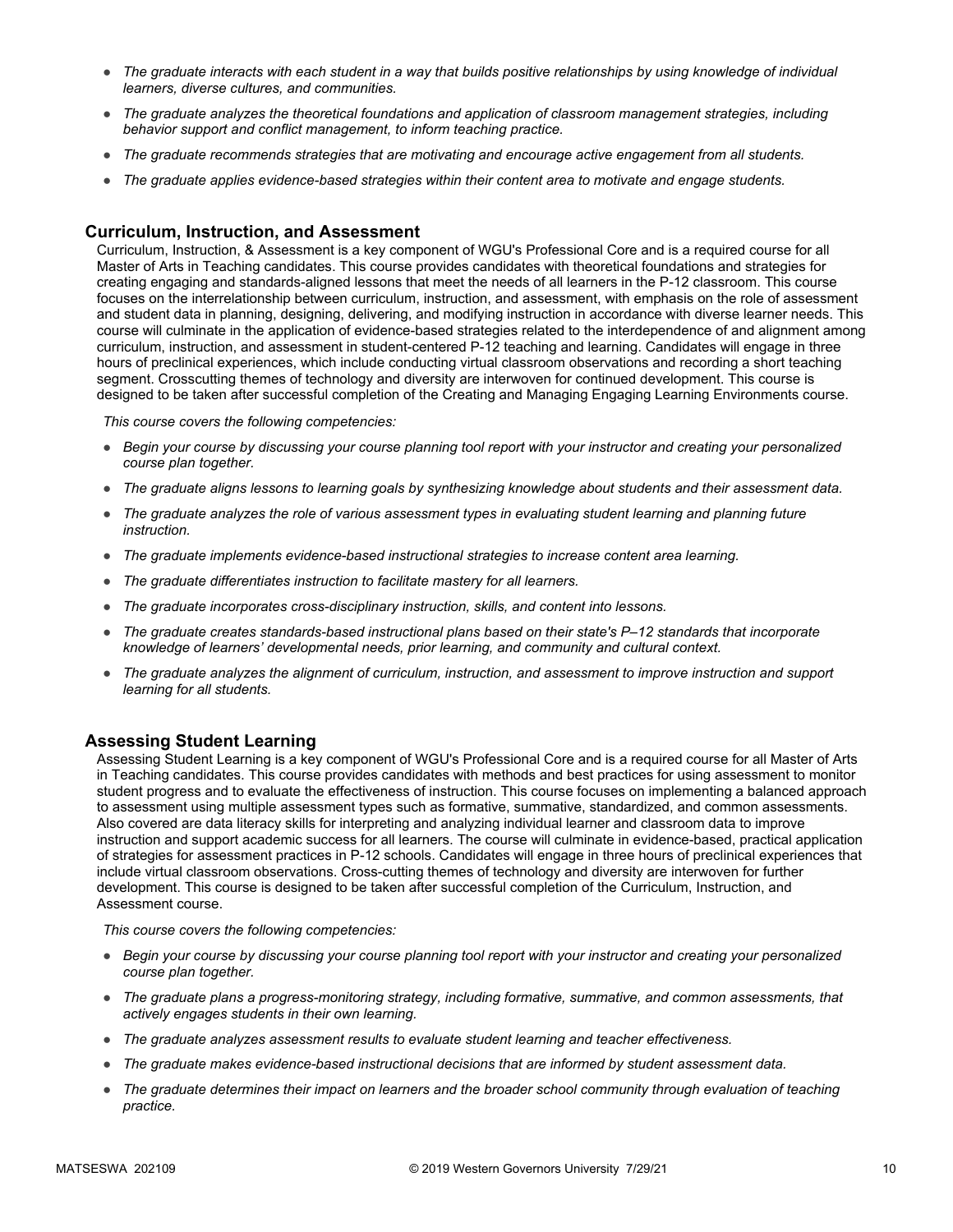● *The graduate evaluates assessment practices to assess students in a valid, reliable, non-biased, and accessible manner.*

#### **Using Educational Technology for Teaching and Learning**

Using Educational Technology for Teaching and Learning is a key component of WGU's professional core and is a required course for all Master of Arts in Teaching candidates. This course presents strategies for integrating technology into classroom practices to improve instruction and student learning according to the International Society for Technology in Education (ISTE) standards. Candidates will evaluate digital tools and their potential classroom applications such as enhancing curriculum, enabling communication with students and families, and increasing student engagement. Topics covered include ethics, equity and access to technology, and appropriate use of technology by P–12 students. Assistive technologies to meet the needs of a diverse learner population also will be addressed. The course will culminate in evidence-based, practical application of current standards, strategies, theories, or philosophical perspectives related to the use of technology in teaching and learning. Candidates will engage in three hours of preclinical experience that include virtual observations of classroom practices incorporating technology to support educational goals. Crosscutting themes of technology and diversity are interwoven for further development. This course is designed to be taken after successful completion of the Assessing Student Learning course.

*This course covers the following competencies:*

- *Begin your course by discussing your course planning tool report with your instructor and creating your personalized course plan together.*
- *The graduate analyzes how research-based applications of technology facilitate student learning.*
- *The graduate evaluates the application of technology in the classroom, including its impact on learning for all students and potential equity or access issues.*
- *The graduate promotes a technology-enabled classroom culture that is equitable, ethical, and socially responsible.*
- *The graduate applies curricular and instructional design principles to create effective digital learning environments.*
- *The graduate recommends technology as an assessment tool to encompass multiple learner needs, provide in the moment feedback, and inform instruction.*
- *The graduate fosters student self-directedness and independent learning through the use of technology.*
- The graduate applies evidence-based practices to articulate how technology supports teaching and learning in different *learning environments.*

### **Education**

#### **Educational Psychology and Human Development of Children and Adolescents**

Educational Psychology and Human Development of Children and Adolescents is a key component of WGU's Professional Core and is a required course for all Master of Arts in Teaching candidates. This course introduces candidates to researchvalidated theories of human development and psychology, spanning from early childhood through adolescence, and their applications in teaching practice. Candidates will explore how linguistic, physical, cognitive, and social development influence the learning process and inform educational approaches. This course will also cover appropriate instructional and assessment strategies that can be used to support learning for developmentally diverse student populations. The course will culminate in analysis of learning theories related to educational psychology in order to develop a personal educational philosophy. Candidates will engage in four hours of preclinical experiences, which include virtual classroom observations from the perspective of educational psychology and learner development. Cross-cutting themes of technology and diversity are interwoven for further development. This course is designed to be taken after successful completion of the Foundations of Education course.

- *Begin your course by discussing your course planning tool report with your instructor and creating your personalized course plan together.*
- *The graduate describes theories of development across the cognitive, linguistic, social, emotional, and physical areas to understand the needs of students at various developmental levels.*
- *The graduate evaluates the influence of students' developmental characteristics on their learning and evaluates performance to inform instructional decisions.*
- *The graduate recommends instructional strategies that will positively impact learning, based on principles of learning theories.*
- *The graduate evaluates classroom practices to determine how theories of child and adolescent psychology, learning,*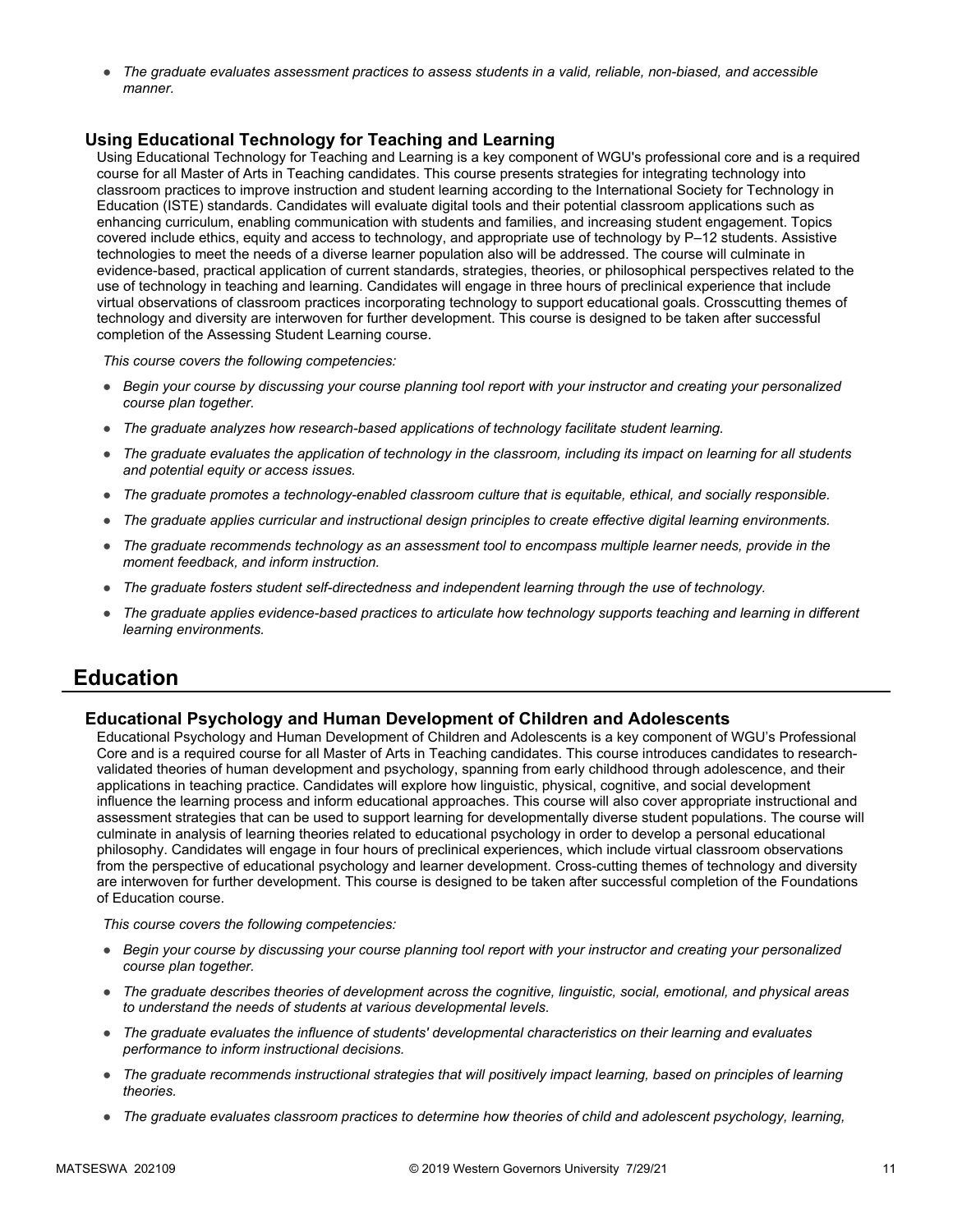*and development are applied in the classroom environment.*

● *The graduate analyzes learning theories to develop a personal educational philosophy.*

#### **Survey of Pacific Northwest History for Educators**

Survey of Pacific Northwest History is an overview of the historical, geographic, social, and economic development of the Pacific Northwest region of the United States, with a special emphasis on the Native American population who were the region's first inhabitants. The purpose of the course is to increase the candidate's awareness and sensitivity to the varying needs of their students based upon these populations. This course stresses the importance of relationships with local tribes and their continuous contributions to the development of Washington State and local communities and utilizes the Since Time Immemorial curriculum developed by Washington's Office of the Superintendent of Public Instruction. There are no prerequisites for this course.

*This course covers the following competencies:*

- *Begin your course by discussing your course planning tool report with your instructor and creating your personalized course plan together.*
- *The graduate analyzes the relationship between the geographic features of the Pacific Northwest and the culture and customs of the original peoples inhabiting the region (pre-European contact).*
- *The graduate analyzes the effects of contact, colonization, wars, and treaties on the cultural, social, and political structures of the Pacific Northwest.*
- *The graduate analyzes the influence of early industrialization, urbanization, and social movements on the Pacific Northwest Region.*
- *The graduate analyzes the impact of contemporary social, political, economic, and environmental changes in the Pacific Northwest.*

### **Effective Teaching Practices**

#### **Secondary Reading Instruction and Interventions**

Secondary Reading Instruction and Intervention explores the comprehensive, student-centered Response to Intervention (RTI) assessment and intervention model used to identify and address the needs of learners in middle school and high school who struggle with reading comprehension and/or information retention. Course content provides educators with effective strategies designed to scaffold instruction and help learners develop increased skill in the following areas: reading, vocabulary, text structures and genres, and logical reasoning related to the academic disciplines. This course has no prerequisites.

*This course covers the following competencies:*

- *Begin your course by discussing your course planning tool report with your instructor and creating your personalized course plan together.*
- *The graduate explains how the Response to Intervention (RTI) approach identifies, monitors, and differentiates instruction to ensure that struggling readers obtain the appropriate support and interventions to improve academic progress.*
- *The graduate develops effective vocabulary instruction to enhance students' reading comprehension in the content areas.*
- *The graduate integrates knowledge of effective comprehension strategies to help students monitor and improve their own comprehension when reading.*
- *The graduate integrates reading strategies that scaffold instruction for students when reading increasingly complex texts.*
- *The graduate integrates reading assessments to make informed instructional and placement decisions.*

#### **Secondary Disciplinary Literacy**

Secondary Disciplinary Literacy examines teaching strategies designed to help learners in middle and high school improve upon the literacy skills required to read, write, and think critically while engaging content in different academic disciplines. Themes include exploring how language structures, text features, vocabulary, and context influence reading comprehension across the curriculum. Course content highlights strategies and tools designed to help teachers assess the reading comprehension and writing proficiency of learners and provides strategies to support student reading and writing success in all curriculum areas. This course has no prerequisites.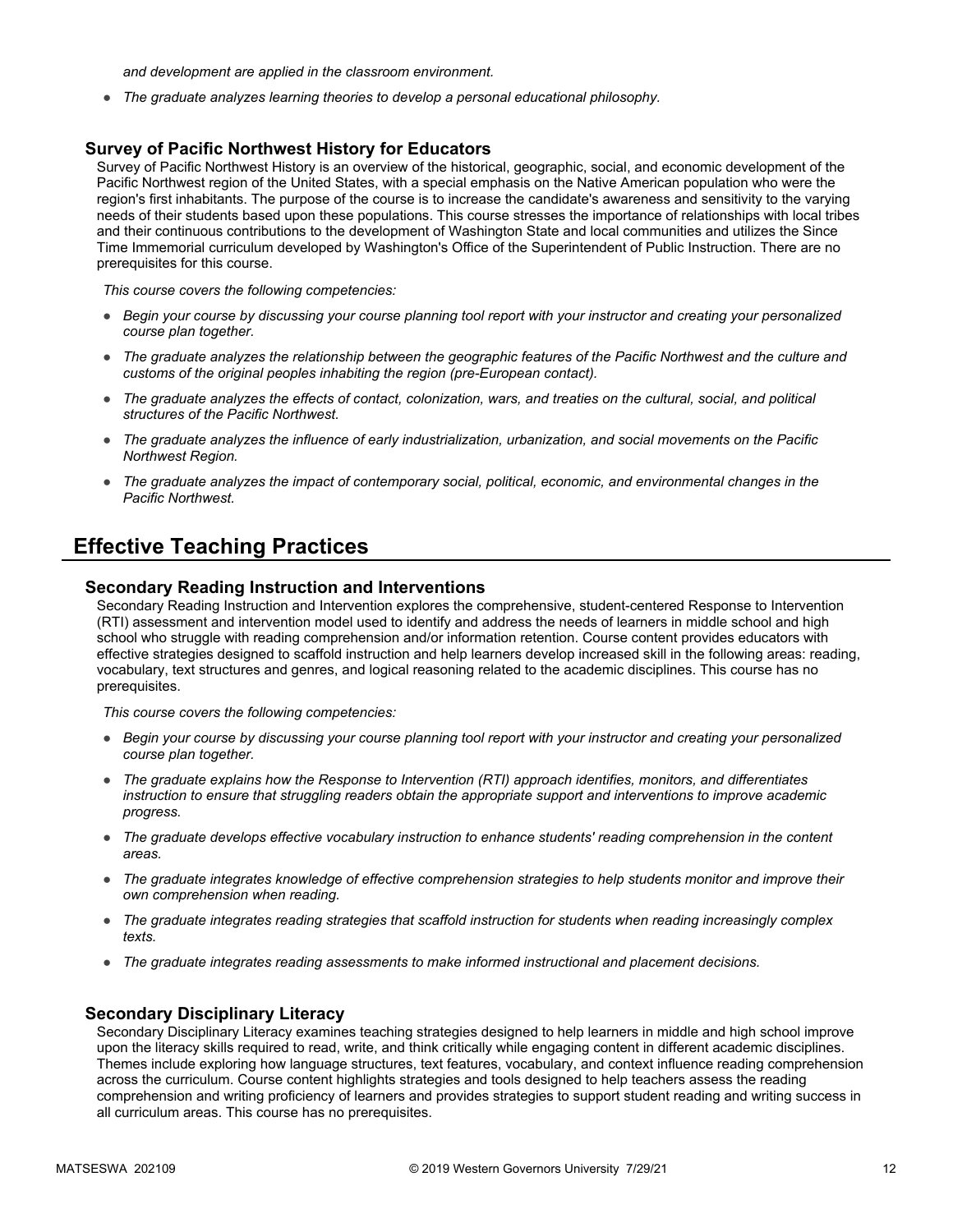*This course covers the following competencies:*

- *Begin your course by discussing your course planning tool report with your instructor and creating your personalized course plan together.*
- *The graduate distinguishes between the basic strategies used to facilitate comprehension in the content areas and the specialized reading practices needed to comprehend text in a specific discipline.*
- *The graduate integrates discipline-specific literacy instruction to help students understand the text structures, vocabulary, and language knowledge required for specific disciplines.*
- *The graduate plans writing activities that promote understanding of discipline-specific content through the organization, analysis, and synthesis of ideas.*
- *The graduate creates authentic learning tasks and activities that provide students with opportunities to demonstrate discipline specific understandings.*
- *The graduate integrates instructional strategies and materials in disciplinary literacy practices to enhance student understanding within the disciplines.*

### **Science Education**

#### **Science, Technology, and Society**

Science, Technology, and Society explores the ways in which science influences and is influenced by society and technology. A humanistic and social endeavor, science serves the needs of ever-changing societies by providing methods for observing, questioning, discovering, and communicating information about the physical and natural world. This course prepares educators to explain the nature and history of science, the various applications of science, and the scientific and engineering processes used to conduct investigations, make decisions, and solve problems. There are no prerequisites for this course.

*This course covers the following competencies:*

- *Begin your course by discussing your course planning tool report with your instructor and creating your personalized course plan together.*
- *The graduate analyzes the relationships among themes that appear across multiple scientific ideas.*
- *The graduate analyzes the nature of science, including how science distinguishes itself from other ways of knowing.*
- *The graduate analyzes the historical development of science, including how scientific knowledge evolves.*
- *The graduate analyzes the various ways in which science, technology, and society are interrelated.*
- *The graduate analyzes socially relevant scientific issues to make informed decisions based on data and context.*
- *The graduate analyzes the principles, processes, and assumptions of investigations in science to engage students in the nature of inquiry.*
- *The graduate uses technology tools and mathematics to improve investigations and the communication of results.*
- *The graduate formulates testable hypotheses for scientific investigations.*
- *The graduate conducts investigations in science to solve open-ended problems using appropriate scientific methods.*

#### **Science Methods**

Science Methods provides an introduction to science teaching methods for graduate students seeking initial licensure or an additional endorsement in secondary biology, chemistry, geosciences, physics, or middle grades general science. Course content focuses on the design and teaching of standards-based lessons using the three dimensions of science (science and engineering practices, crosscutting concepts, and disciplinary core ideas) and the appropriate integration of technology into those lessons. Students in this course work within their content areas to evaluate, enhance, and plan appropriate science instruction. This course includes laboratory safety training and certification, which includes safe laboratory practices and procedures for science classrooms and the proper use of personal protective equipment. Students seeking initial licensure should complete NHC1: Introduction to Instructional Planning and Presentation before this course. There are no prerequisites for students seeking an endorsement in a new content area.

- *Begin your course by discussing your course planning tool report with your instructor and creating your personalized course plan together.*
- *The graduate analyzes connections among the three dimensions of science instruction—disciplinary core ideas,*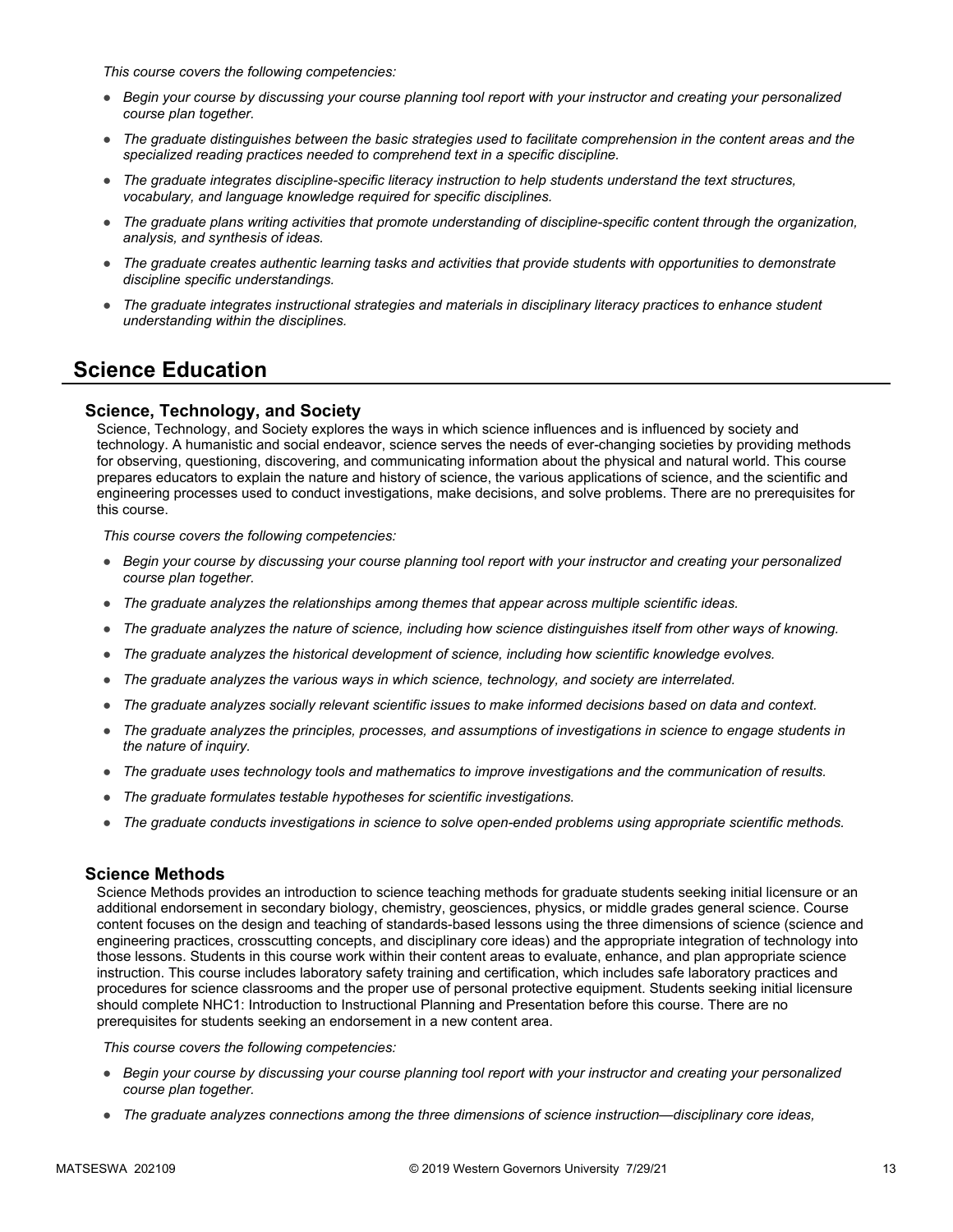*crosscutting concepts, and science and engineering practices—to prepare and plan for instruction.*

- *The graduate integrates technology into science activities to support student engagement and content mastery.*
- *The graduate develops assessment strategies that measure three-dimensional science learning to determine the effectiveness of teaching and learning experiences.*
- *The graduate develops lessons that integrate the three dimensions of science with applicable technologies to connect scientific concepts and phenomena.*
- *The graduate develops plans for the use, storage, and maintenance of science materials and protective equipment and for the care of living organisms to comply with district, state, and federal safety, ethical, and legal standards for science teachers.*
- *The graduate establishes an emergency response plan to prepare for potential emergency situations in the science learning environment.*

### **Field Experience**

#### **Preclinical Experiences in Science**

Preclinical Experiences in Science provides students the opportunity to observe and participate in a wide range of inclassroom teaching experiences in order to develop the skills and confidence necessary to be an effective teacher. Students will reflect on and document the 75 hours of in-classroom observation and experience in their performance assessments. Prior to entering the classroom for the observations, students will be required to meet several requirements including a cleared background check, passing scores on the state or WGU required basic skills exam and a completed resume.

*This course covers the following competencies:*

- *The graduate develops a classroom management plan that integrates best practices for engagement and motivation.*
- *The graduate evaluates the theoretical and practical implications of various content knowledge applications, tools of inquiry, instructional strategies, models and trends in the context of classrooms and schools.*
- *The graduate collaborates with a mentor teacher in the planning and delivery of instruction in a classroom setting.*
- *The graduate evaluates the theoretical and practical implications of various strategies that are intended to support the use of academic language, metacognition, and communication in classroom contexts.*
- *The graduate evaluates the theoretical and practical applications of various assessment practices as they relate to student learning and instructional design.*
- *The graduate evaluates various applications of technological integration in support of learning for all students.*
- *The graduate evaluates the theoretical, legal, ethical, and practical applications of teaching students with exceptional learning needs.*
- *The graduate evaluates educational observations and experiences connected to professional practices to support the development of appropriate teaching dispositions and a personal teaching philosophy.*

### **Demonstration Teaching**

#### **Supervised Demonstration Teaching in Science, Observations 1 and 2**

Supervised Demonstration Teaching in Science involves a series of classroom performance observations by the host teacher and clinical supervisor that develop comprehensive performance data about the teacher candidate's skills.

- *The graduate provides developmentally appropriate instruction that supports the cognitive, linguistic, social, emotional, and physical needs of all students.*
- *The graduate establishes a safe and productive learning environment that supports individual learning, collaborations, and positive social interaction.*
- *The graduate integrates effective strategies to manage the resources, students, procedures, and routines of the classroom.*
- The graduate designs instruction that effectively integrates understanding of subject matter, curriculum goals, cross*disciplinary skills, pedagogy, and students.*
- *The graduate integrates multiple methods of assessment that engage students in their own growth, document student progress, and inform ongoing planning and instruction.*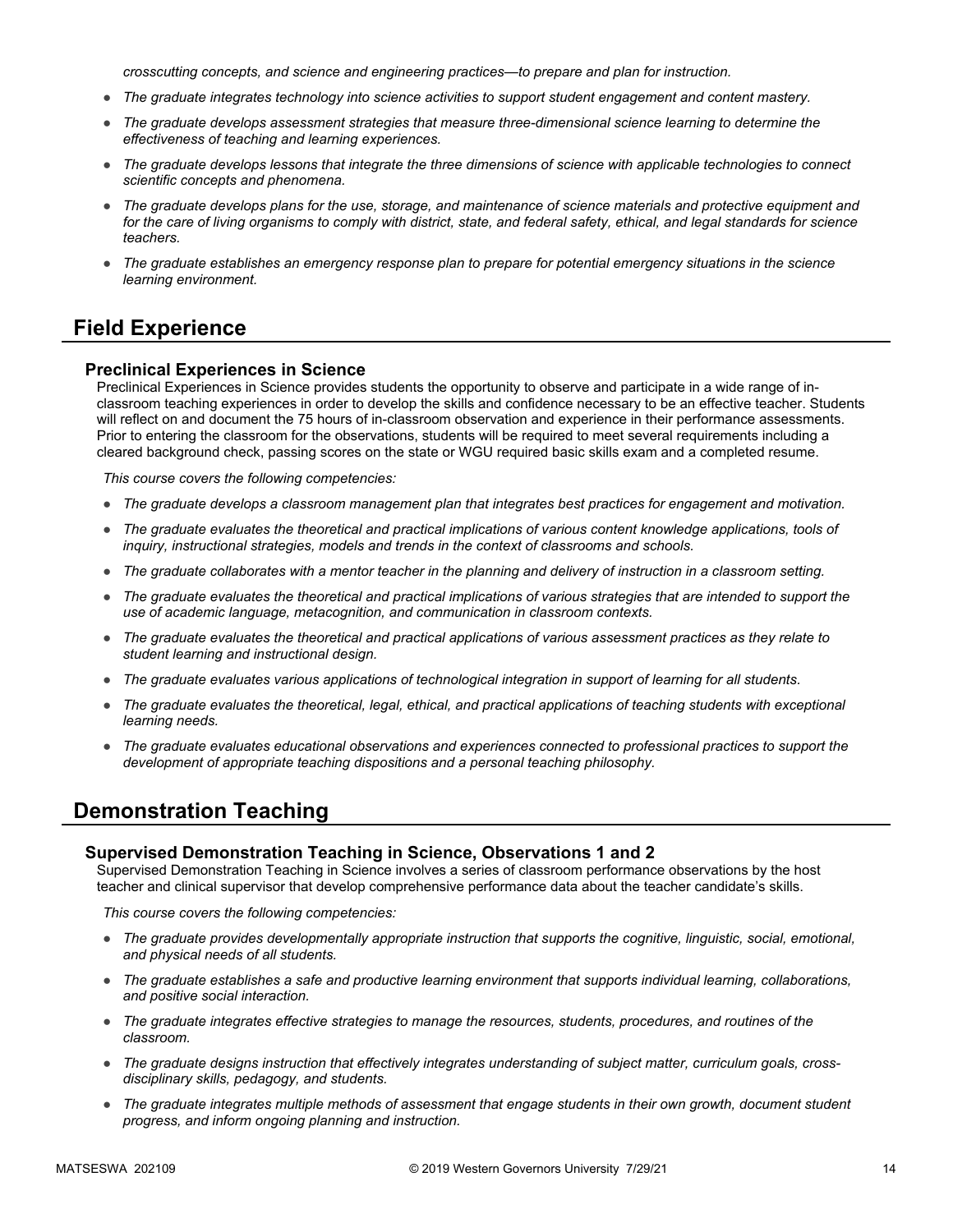- *The graduate integrates a variety of instructional strategies that engage students in the learning process and encourage deep understanding of content and development of the skills needed to apply knowledge in meaningful ways.*
- *The graduate integrates effective strategies to manage the delivery of lesson content.*
- *The graduate integrates appropriate central concepts, tools of inquiry, and structures of the discipline to make content accessible and meaningful for all students and to assure mastery.*

#### **Supervised Demonstration Teaching in Science, Observation 3 and Midterm**

Supervised Demonstration Teaching in Science involves a series of classroom performance observations by the host teacher and clinical supervisor that develop comprehensive performance data about the teacher candidate's skills.

*This course covers the following competencies:*

- *The graduate provides developmentally appropriate instruction that supports the cognitive, linguistic, social, emotional, and physical needs of all students.*
- *The graduate establishes a safe and productive learning environment that supports individual learning, collaborations, and positive social interaction.*
- *The graduate integrates effective strategies to manage the resources, students, procedures, and routines of the classroom.*
- *The graduate designs instruction that effectively integrates understanding of subject matter, curriculum goals, crossdisciplinary skills, pedagogy, and students.*
- *The graduate integrates multiple methods of assessment that engage students in their own growth, document student progress, and inform ongoing planning and instruction.*
- *The graduate integrates a variety of instructional strategies that engage students in the learning process and encourage deep understanding of content and development of the skills needed to apply knowledge in meaningful ways.*
- *The graduate integrates effective strategies to manage the delivery of lesson content.*
- *The graduate integrates appropriate central concepts, tools of inquiry, and structures of the discipline to make content accessible and meaningful for all students and to assure mastery.*

#### **Supervised Demonstration Teaching in Science, Observations 4 and 5**

Supervised Demonstration Teaching in Science involves a series of classroom performance observations by the host teacher and clinical supervisor that develop comprehensive performance data about the teacher candidate's skills.

*This course covers the following competencies:*

- *The graduate provides developmentally appropriate instruction that supports the cognitive, linguistic, social, emotional, and physical needs of all students.*
- *The graduate establishes a safe and productive learning environment that supports individual learning, collaborations, and positive social interaction.*
- *The graduate integrates effective strategies to manage the resources, students, procedures, and routines of the classroom.*
- The graduate designs instruction that effectively integrates understanding of subject matter, curriculum goals, cross*disciplinary skills, pedagogy, and students.*
- *The graduate integrates multiple methods of assessment that engage students in their own growth, document student progress, and inform ongoing planning and instruction.*
- *The graduate integrates a variety of instructional strategies that engage students in the learning process and*  encourage deep understanding of content and development of the skills needed to apply knowledge in meaningful *ways.*
- *The graduate integrates effective strategies to manage the delivery of lesson content.*
- *The graduate integrates appropriate central concepts, tools of inquiry, and structures of the discipline to make content accessible and meaningful for all students and to assure mastery.*

#### **Supervised Demonstration Teaching in Science, Observation 6 and Final**

Supervised Demonstration Teaching in Science involves a series of classroom performance observations by the host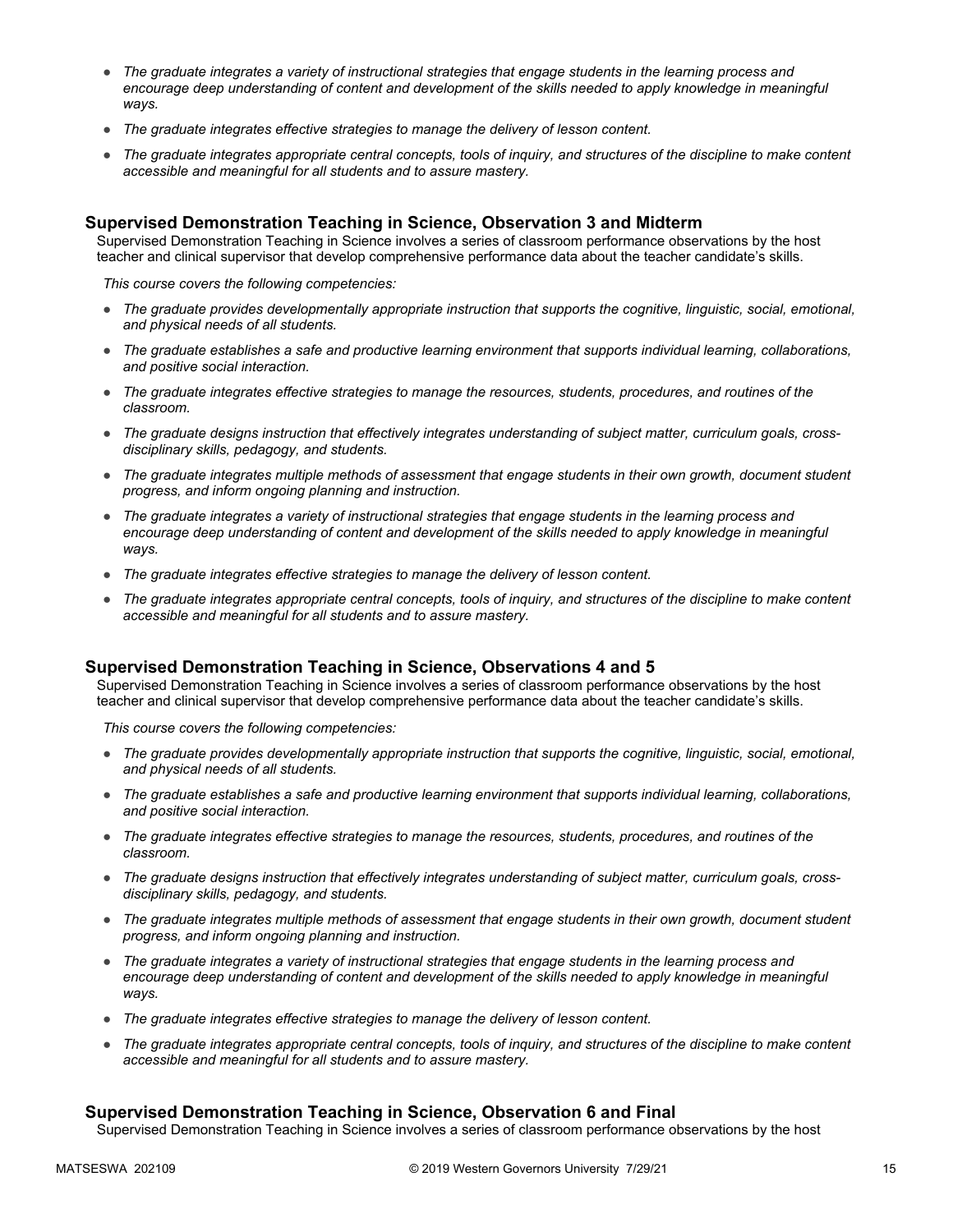teacher and clinical supervisor that develop comprehensive performance data about the teacher candidate's skills.

*This course covers the following competencies:*

- *The graduate provides developmentally appropriate instruction that supports the cognitive, linguistic, social, emotional, and physical needs of all students.*
- *The graduate establishes a safe and productive learning environment that supports individual learning, collaborations, and positive social interaction.*
- *The graduate integrates effective strategies to manage the resources, students, procedures, and routines of the classroom.*
- The graduate designs instruction that effectively integrates understanding of subject matter, curriculum goals, cross*disciplinary skills, pedagogy, and students.*
- *The graduate integrates multiple methods of assessment that engage students in their own growth, document student progress, and inform ongoing planning and instruction.*
- *The graduate integrates a variety of instructional strategies that engage students in the learning process and*  encourage deep understanding of content and development of the skills needed to apply knowledge in meaningful *ways.*
- *The graduate integrates effective strategies to manage the delivery of lesson content.*
- *The graduate integrates appropriate central concepts, tools of inquiry, and structures of the discipline to make content accessible and meaningful for all students and to assure mastery.*

#### **Teacher Performance Assessment in Science**

The Teacher Performance Assessment in Science course is culmination of the wide variety of skills learned during your time in the Teachers College at WGU. In order to be a competent and independent classroom teacher, you will showcase a collection of your content, planning, instructional, and reflective skills.

*This course covers the following competencies:*

- *The graduate evaluates the teaching context to accommodate student differences to plan for instruction and assessment.*
- *The graduate plans learning environments that support individual learning, collaboration, and positive social interaction.*
- *The graduate plans comprehensive learning segments of instruction and assessment that align with standards and the needs of students.*
- *The graduate applies instructional strategies that promote learning, engage students, and provide differentiated instruction.*
- *The graduate integrates strategies to develop academic language that facilitates effective student participation and engagement in learning.*
- *The graduate utilizes assessment data to profile student learning, communicate information about student progress and achievement, and guide and modify instruction.*
- *The graduate evaluates teaching experiences including the planning and implementing of curriculum and instruction through ongoing reflection.*

#### **Professional Portfolio**

Professional Portfolio requires candidates to create an online teaching portfolio that demonstrates professional beliefs, growth, and effective teaching practices from the Demonstration Teaching experience. The portfolio includes reflective essays (educational beliefs, professional growth, and collaboration with stakeholders) and professional artifacts (resume and artifacts with commentary on academic language, systems of student support, education technology, and professional communication with families) developed and acquired during Demonstration Teaching.

- *The graduate recommends improvements for instruction and professional practice through personal reflection.*
- *The graduate integrates technology into classroom learning experiences to enhance student learning and monitor academic progress.*
- *The graduate demonstrates ethical responsibilities and appropriate teaching dispositions, including those outlined in the Western Governors University Teachers College Code of Ethics.*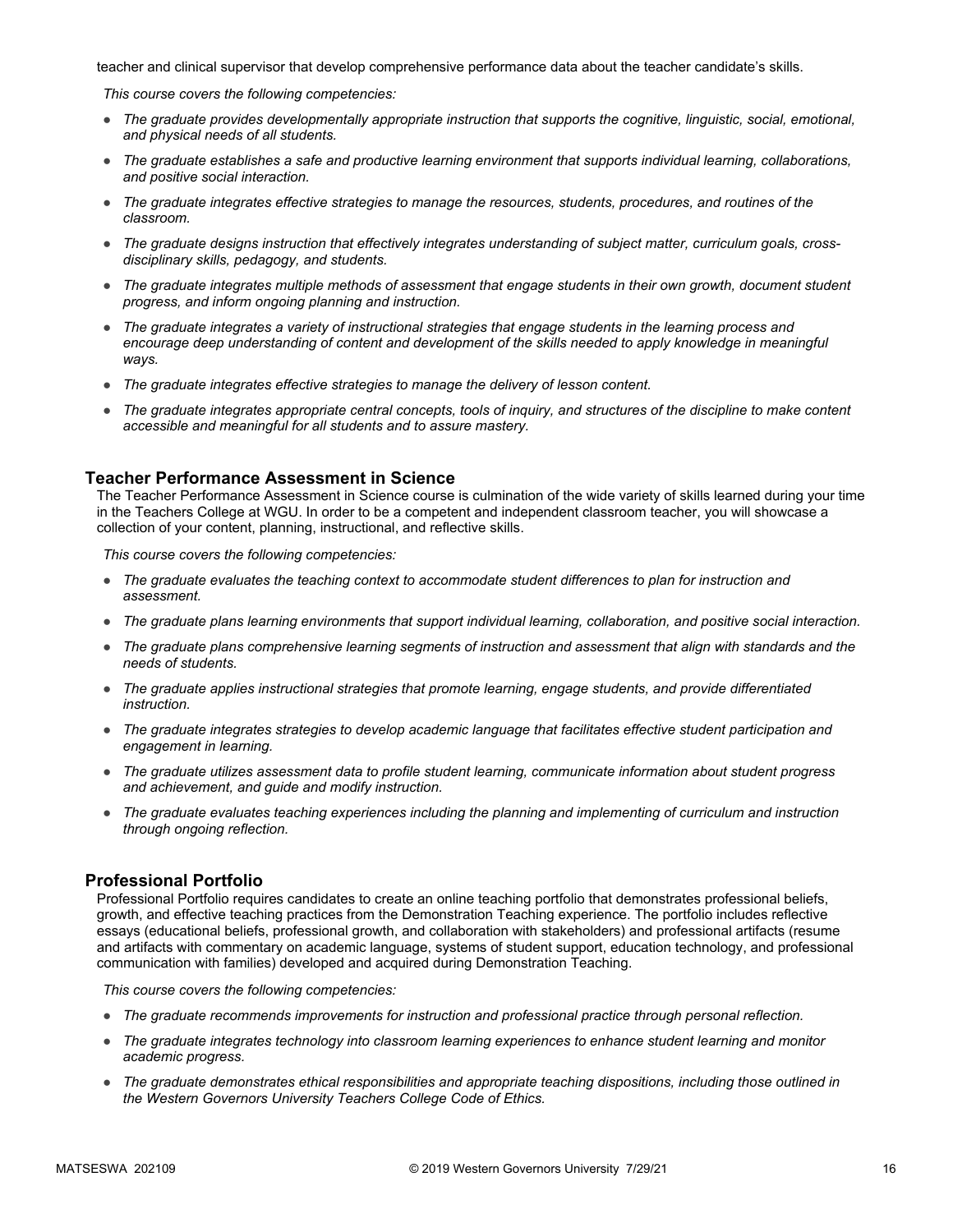- *The graduate recommends strategies that support the development of academic language for all students.*
- *The graduate integrates a variety of strategies and resources to differentiate instruction and meet the needs of diverse learners.*
- *The graduate develops appropriate plans for professional growth in subject matter knowledge and pedagogical skills, including habits and skills of continual inquiry and learning.*

#### **Cohort Seminar**

Cohort Seminar provides mentoring and supports teacher candidates during their demonstration teaching period by providing weekly collaboration and instruction related to the demonstration teaching experience. It facilitates their demonstration of competence in becoming reflective practitioners, adhering to ethical standards, practicing inclusion in a diverse classroom, exploring community resources, building collegial and collaborative relationships with teachers, and considering leadership and supervisory skills.

- *The graduate demonstrates the ability to positively impact student learning through work samples, student artifacts, assessment results, and reflection.*
- *The graduate recommends improvements for instruction and professional practice through personal reflection.*
- *The graduate demonstrates ethical responsibilities and appropriate teaching dispositions, including those outlined in the Western Governors University Teachers College Code of Ethics.*
- *The graduate recommends strategies for effectively collaborating with colleagues, parents, and community professionals to support student development, learning, and well being.*
- *The graduate selects community resources that support students' non-instructional needs in and out of the classroom.*
- *The graduate recommends strategies that support the development of academic language for all students.*
- *The graduate integrates a variety of strategies and resources to differentiate instruction and meet the needs of diverse learners.*
- *The graduate recommends effective strategies to maintain high levels of student engagement.*
- *The graduate recommends best practices for classroom management, effective transitions, and pacing to maximize instructional time.*
- *The graduate develops appropriate plans for professional growth in subject matter knowledge and pedagogical skills, including habits and skills of continual inquiry and learning.*